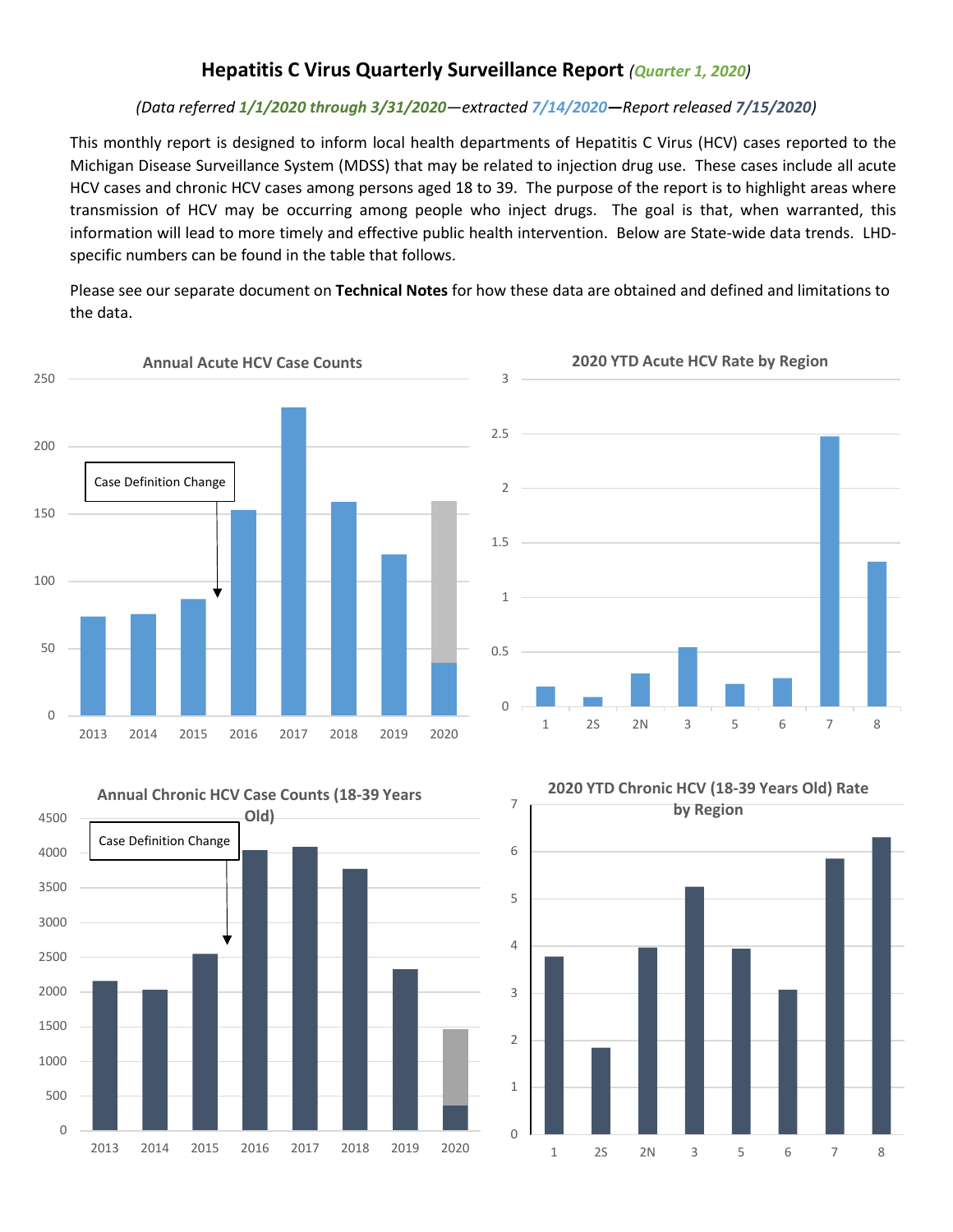| County                | LHJ                             | Region         | <b>Acute HCV Cases</b><br>(Current Quarter) | <b>Acute HCV Cases</b><br>(This Quarter 2018) | <b>Acute HCV Cases</b><br>(YTD) | <b>Acute HCV Cases</b><br>(2018 YTD) |
|-----------------------|---------------------------------|----------------|---------------------------------------------|-----------------------------------------------|---------------------------------|--------------------------------------|
| Alcona                | District Health Department #2   | $\overline{3}$ | $\mathbf{1}$                                | 0                                             | $\mathbf{1}$                    | $\mathsf 0$                          |
| Alger                 | Luce-Mackinac-Alger-Schoolcraft | 8              | $\mathbf 0$                                 | $\mathbf 0$                                   | $\mathbf 0$                     | $\mathbf 0$                          |
| Allegan               | Allegan                         | 5              | $\mathbf{1}$                                | $\mathsf 0$                                   | $\mathbf{1}$                    | $\mathsf 0$                          |
| Alpena                | District Health Department #4   | $\overline{7}$ | $\mathbf 1$                                 | $\pmb{0}$                                     | $\mathbf 1$                     | $\mathsf 0$                          |
| Antrim                | Northwest Michigan              | $\overline{7}$ | $\mathbf 0$                                 | $\mathbf{1}$                                  | $\mathbf 0$                     | $\mathbf{1}$                         |
| Arenac                | Central Michigan                | 3              | $\mathbf 0$                                 | $\mathsf 0$                                   | $\mathsf 0$                     | $\mathsf 0$                          |
| Baraga                | Western Upper Peninsula         | 8              | $\mathsf 0$                                 | $\mathbf 0$                                   | $\mathsf 0$                     | $\mathsf 0$                          |
| Barry                 | Barry-Eaton                     | 5              | $\mathbf 0$                                 | 0                                             | $\mathbf 0$                     | $\mathbf 0$                          |
| Bay                   | Bay                             | 3              | $\overline{2}$                              | $\mathbf{1}$                                  | $\overline{2}$                  | $\mathbf{1}$                         |
| Benzie                | Benzie-Leelanau                 | $\overline{7}$ | $\mathbf 0$                                 | $\mathsf 0$                                   | $\mathbf 0$                     | $\mathsf{O}\xspace$                  |
| <b>Berrien</b>        | Berrien                         | 5              | $\mathbf{1}$                                | $\overline{2}$                                | $\mathbf{1}$                    | $\overline{2}$                       |
| <b>Branch</b>         | Branch-Hillsdale-St. Joseph     | 5              | $\mathsf 0$                                 | $\pmb{0}$                                     | $\mathsf 0$                     | $\mathsf 0$                          |
| Calhoun               | Calhoun                         | 5              | $\mathbf 0$                                 | $\mathsf 0$                                   | $\mathsf{O}\xspace$             | $\mathbf 0$                          |
| Cass                  | Van Buren-Cass                  | 5              | $\mathbf 0$                                 | $\mathbf{1}$                                  | $\mathbf 0$                     | $\mathbf{1}$                         |
| Charlevoix            | Northwest Michigan              | $\overline{7}$ | $\mathbf{1}$                                | $\mathbf 0$                                   | $\mathbf{1}$                    | $\mathsf 0$                          |
| Cheboygan             | District Health Department #4   | $\overline{7}$ | $\mathbf 1$                                 | $\mathbf 0$                                   | $\mathbf 1$                     | $\mathbf 0$                          |
| Chippewa              | Chippewa                        | 8              | $\mathbf 0$                                 | $\mathbf{1}$                                  | $\mathbf 0$                     | $\mathbf{1}$                         |
| Clare                 | Central Michigan                | 6              | $\mathbf 0$                                 | $\mathbf 0$                                   | $\mathsf 0$                     | $\mathsf 0$                          |
| Clinton               | Mid-Michigan                    | $\mathbf{1}$   | 0                                           | $\mathbf{1}$                                  | $\mathbf 0$                     | $\mathbf{1}$                         |
| Crawford              | District Health Department #10  | $\overline{7}$ | $\mathbf 1$                                 | $\mathbf{1}$                                  | $\mathbf 1$                     | $\mathbf{1}$                         |
| Delta                 | Delta-Menominee                 | 8              | $\mathbf 0$                                 | $\mathbf 0$                                   | $\mathsf 0$                     | $\mathsf 0$                          |
| <b>Detroit City</b>   | <b>Detroit City</b>             | 2S             | $\mathbf 0$                                 | 0                                             | $\mathbf 0$                     | $\mathsf 0$                          |
| Dickinson             | Dickinson-Iron                  | 8              | $\mathbf{1}$                                | $\mathbf 0$                                   | $\mathbf{1}$                    | $\mathbf 0$                          |
| Eaton                 | Barry-Eaton                     | $\mathbf{1}$   | $\mathbf 0$                                 | $\pmb{0}$                                     | $\mathsf 0$                     | $\mathsf 0$                          |
| Emmet                 | Northwest Michigan              | $\overline{7}$ | 0                                           | $\mathbf 1$                                   | $\mathsf 0$                     | $\mathbf 1$                          |
| Genesee               | Genesee                         | $\overline{3}$ | $\overline{3}$                              | $\mathbf{1}$                                  | $\overline{3}$                  | $\mathbf{1}$                         |
| Gladwin               | Central Michigan                | 3              | $\mathbf 0$                                 | $\mathsf 0$                                   | $\mathsf 0$                     | $\mathbf 0$                          |
| Gogebic               | Western Upper Peninsula         | 8              | $\mathbf 0$                                 | $\mathbf 0$                                   | $\mathbf 0$                     | $\mathsf 0$                          |
| <b>Grand Traverse</b> | <b>Grand Traverse</b>           | $\overline{7}$ | $\sf 5$                                     | $\mathbf 2$                                   | 5                               | $\overline{2}$                       |
| Gratiot               | Mid-Michigan                    | $\mathbf{1}$   | $\mathbf 0$                                 | $\mathbf 0$                                   | $\mathsf 0$                     | $\mathsf 0$                          |
| Hillsdale             | Branch-Hillsdale-St. Joseph     | $\mathbf{1}$   | 0                                           | $\mathbf 0$                                   | $\mathbf 0$                     | $\mathbf 0$                          |
| Houghton              | Western Upper Peninsula         | 8              | $\mathbf 1$                                 | $\pmb{0}$                                     | $\mathbf 1$                     | $\mathbf 0$                          |
| Huron                 | Huron                           | 3              | $\mathbf 0$                                 | $\mathsf 0$                                   | $\mathsf 0$                     | $\mathsf 0$                          |
| Ingham                | Ingham                          | $\mathbf{1}$   | $\mathbf 0$                                 | 3                                             | $\mathbf 0$                     | $\overline{3}$                       |
| Ionia                 | Ionia                           | 6              | $\mathbf 0$                                 | $\mathbf 0$                                   | $\mathbf 0$                     | $\mathbf 0$                          |
| losco                 | District Health Department #2   | 3              | $\mathsf 0$                                 | $\pmb{0}$                                     | $\mathsf 0$                     | $\mathsf 0$                          |
| Iron                  | Dickinson-Iron                  | 8              | $\mathbf{1}$                                | $\mathbf 0$                                   | $\mathbf{1}$                    | $\mathbf 0$                          |
| Isabella              | Central Michigan                | 6              | $\mathbf{1}$                                | $\mathsf 0$                                   | $\mathbf 1$                     | $\mathbf 0$                          |
| Jackson               | Jackson                         | $\mathbf{1}$   | $\overline{2}$                              | $\overline{2}$                                | $\overline{2}$                  | $\overline{2}$                       |
| Kalamazoo             | Kalamazoo                       | 5              | $\mathbf 0$                                 | $\mathbf{1}$                                  | $\mathbf 0$                     | $\mathbf{1}$                         |
| Kalkaska              | District Health Department #10  | $\overline{7}$ | $\mathbf{1}$                                | $\mathsf 0$                                   | $\mathbf{1}$                    | $\mathsf 0$                          |
| Kent                  | Kent                            | 6              | $\overline{2}$                              | $\overline{2}$                                | $\overline{2}$                  | $\overline{2}$                       |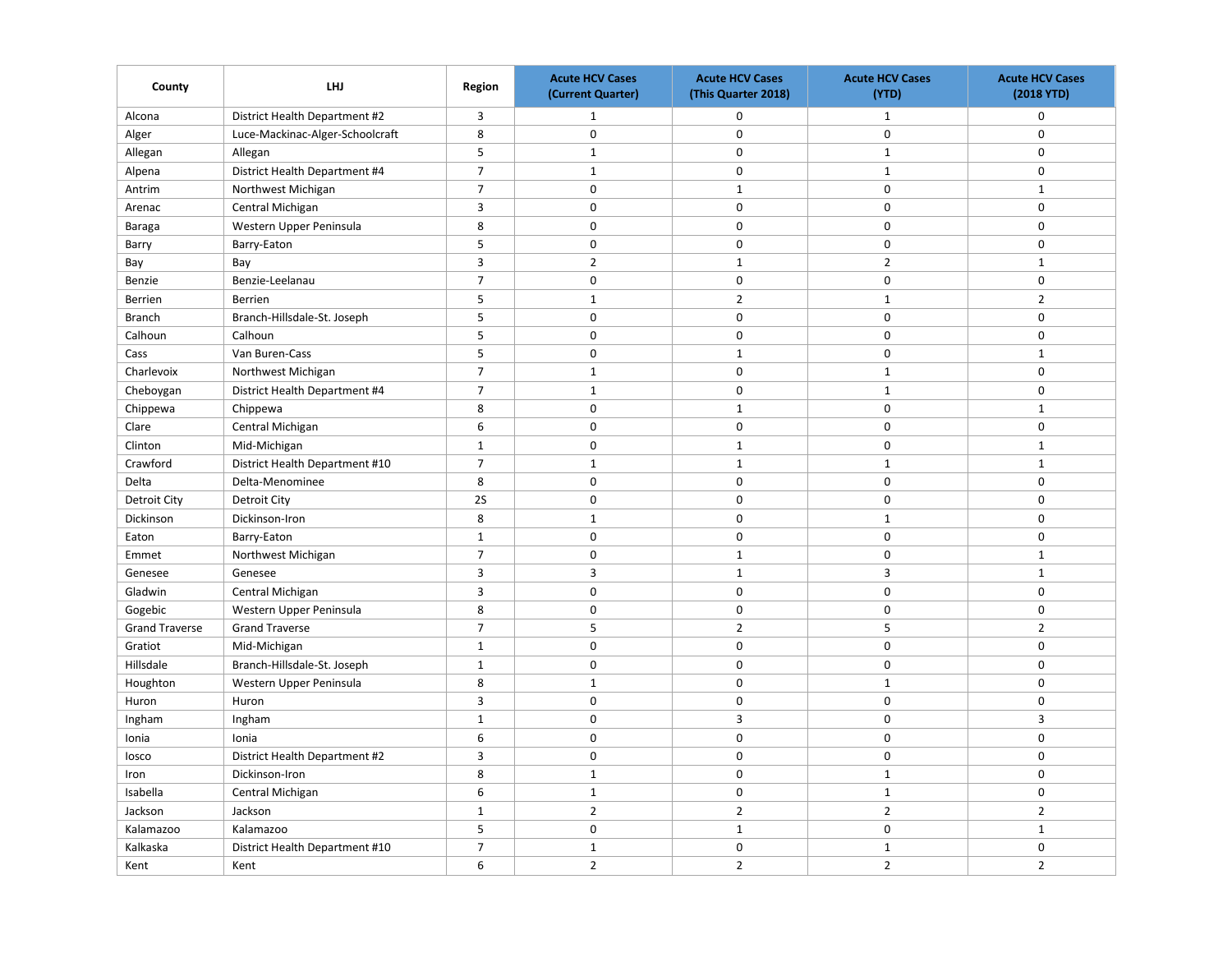| County           | LHJ                                | Region         | <b>Acute HCV Cases</b><br>(Current Quarter) | <b>Acute HCV Cases</b><br>(This Quarter 2018) | <b>Acute HCV Cases</b><br>(YTD) | <b>Acute HCV Cases</b><br>(2018 YTD) |
|------------------|------------------------------------|----------------|---------------------------------------------|-----------------------------------------------|---------------------------------|--------------------------------------|
| Keweenaw         | Western Upper Peninsula            | 8              | 0                                           | 0                                             | 0                               | 0                                    |
| Lake             | District Health Department #10     | 6              | 0                                           | 0                                             | 0                               | 0                                    |
| Lapeer           | Lapeer                             | 3              | 0                                           | 0                                             | 0                               | 0                                    |
| Leelanau         | Benzie-Leelanau                    | $\overline{7}$ | 0                                           | 0                                             | $\mathbf 0$                     | 0                                    |
| Lenawee          | Lenawee                            | $\mathbf{1}$   | 0                                           | 0                                             | $\mathbf 0$                     | 0                                    |
| Livingston       | Livingston                         | $\mathbf{1}$   | $\mathbf 0$                                 | 0                                             | $\mathbf 0$                     | 0                                    |
| Luce             | Luce-Mackinac-Alger-Schoolcraft    | 8              | 0                                           | 0                                             | 0                               | 0                                    |
| Mackinac         | Luce-Mackinac-Alger-Schoolcraft    | 8              | 0                                           | 0                                             | 0                               | 0                                    |
| Macomb           | Macomb                             | 2N             | 5                                           | 4                                             | 5                               | $\overline{4}$                       |
| Manistee         | District Health Department #10     | $\overline{7}$ | 0                                           | 0                                             | $\mathbf 0$                     | 0                                    |
| Marquette        | Marquette                          | 8              | $\mathbf{1}$                                | 1                                             | $\mathbf{1}$                    | $\mathbf{1}$                         |
| Mason            | District Health Department #10     | 6              | 0                                           | 0                                             | $\mathbf 0$                     | 0                                    |
| Mecosta          | District Health Department #10     | 6              | 0                                           | 0                                             | 0                               | 0                                    |
| Menominee        | Delta-Menominee                    | 8              | 0                                           | 0                                             | 0                               | 0                                    |
| Midland          | Midland                            | 3              | $\mathbf 0$                                 | 0                                             | $\mathbf 0$                     | 0                                    |
| Missaukee        | District Health Department #10     | $\overline{7}$ | 0                                           | 0                                             | $\mathbf 0$                     | 0                                    |
| Monroe           | Monroe                             | 2S             | 0                                           | $\pmb{0}$                                     | $\mathbf 0$                     | 0                                    |
| Montcalm         | Mid-Michigan                       | 6              | $\mathbf 0$                                 | 0                                             | $\mathbf 0$                     | $\mathbf 0$                          |
| Montmorency      | District Health Department #4      | $\overline{7}$ | 0                                           | 0                                             | 0                               | 0                                    |
| Muskegon         | Muskegon                           | 6              | $\mathbf 0$                                 | $\overline{2}$                                | 0                               | $\overline{2}$                       |
| Newaygo          | District Health Department #10     | 6              | $\mathbf 0$                                 | 0                                             | $\mathbf 0$                     | 0                                    |
| Oakland          | Oakland                            | 2N             | $\mathbf 0$                                 | $\overline{2}$                                | 0                               | $\overline{2}$                       |
| Oceana           | District Health Department #10     | 6              | 0                                           | $\pmb{0}$                                     | $\mathbf 0$                     | 0                                    |
| Ogemaw           | District Health Department #2      | 3              | 0                                           | 0                                             | $\mathbf 0$                     | 0                                    |
| Ontonagon        | Western Upper Peninsula            | 8              | 0                                           | 0                                             | 0                               | 0                                    |
| Osceola          | Central Michigan                   | 6              | 0                                           | 0                                             | 0                               | 0                                    |
| Oscoda           | District Health Department #2      | 3              | 0                                           | 0                                             | 0                               | $\mathbf 0$                          |
| Otsego           | Northwest Michigan                 | $\overline{7}$ | 0                                           | 0                                             | $\mathbf 0$                     | 0                                    |
| Ottawa           | Ottawa                             | 6              | $\mathbf{1}$                                | $\pmb{0}$                                     | $\mathbf{1}$                    | 0                                    |
| Presque Isle     | District Health Department #4      | $\overline{7}$ | $\mathbf{1}$                                | 0                                             | $\mathbf{1}$                    | 0                                    |
| Roscommon        | Central Michigan                   | $\overline{7}$ | 0                                           | 0                                             | 0                               | 0                                    |
| Saginaw          | Saginaw                            | 3              | 0                                           | 0                                             | 0                               | 0                                    |
| St Clair         | St Clair                           | 2N             | $\overline{2}$                              | 1                                             | 2                               | $\mathbf{1}$                         |
| St Joseph        | Branch-Hillsdale-St. Joseph        | 5              | $\mathbf 0$                                 | 0                                             | 0                               | 0                                    |
| Sanilac          | Sanilac                            | 3              | 0                                           | $\pmb{0}$                                     | 0                               | 0                                    |
| Schoolcraft      | Luce-Mackinac-Alger-Schoolcraft    | 8              | $\Omega$                                    | $\mathbf 0$                                   | $\mathbf 0$                     | 0                                    |
| Shiawassee       | Shiawassee                         | $\mathbf{1}$   | 0                                           | 0                                             | 0                               | 0                                    |
| Tuscola          | Tuscola                            | $\overline{3}$ | 0                                           | 0                                             | 0                               | 0                                    |
| Van Buren        | Van Buren-Cass                     | $\overline{5}$ | 0                                           | 0                                             | 0                               | 0                                    |
| Washtenaw        | Washtenaw                          | <b>2S</b>      | 0                                           | $\overline{2}$                                | $\mathbf 0$                     | $\overline{2}$                       |
| Wayne            | Wayne                              | 2S             | $\overline{2}$                              | 5                                             | $\overline{2}$                  | 5                                    |
| Wexford          | District Health Department #10     | $\overline{7}$ | 0                                           | $\pmb{0}$                                     | 0                               | $\mathbf 0$                          |
| MDOC             | Michigan Department of Corrections | MDOC           | $\overline{2}$                              | 0                                             | $\overline{2}$                  | 0                                    |
| <b>STATEWIDE</b> |                                    |                | 40                                          | 37                                            | 40                              | 37                                   |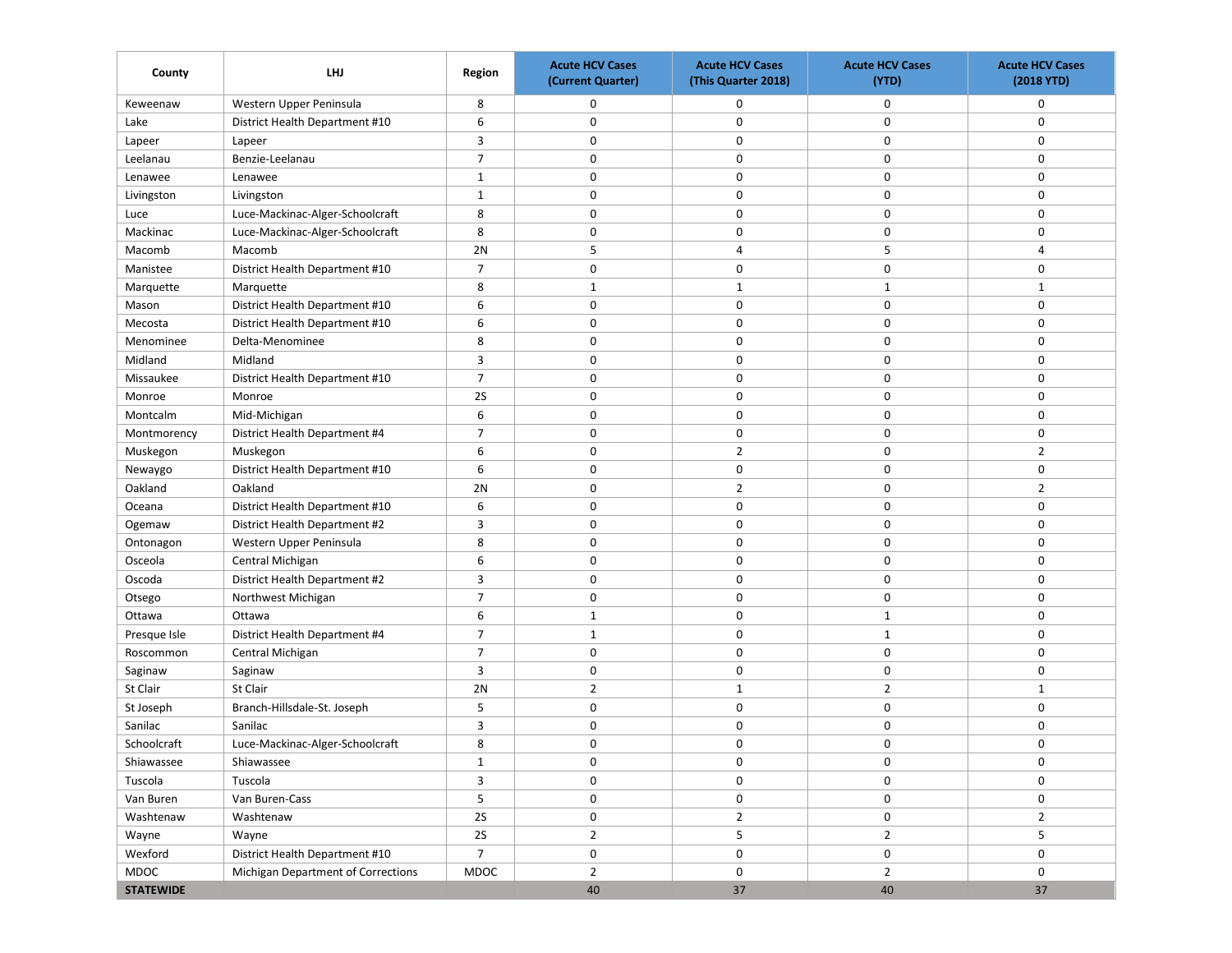| County                | LHJ                             | Region         | <b>Chronic HCV Cases, Adults</b><br><b>Under 40 (Current</b><br>Quarter) | <b>Chronic HCV, Adults</b><br>Under 40 (This<br>Quarter 2018) | <b>Chronic HCV Cases, Adults</b><br>Under 40 (YTD) | <b>Chronic HCV Cases,</b><br><b>Adults Under 40 (YTD</b><br>2018) |
|-----------------------|---------------------------------|----------------|--------------------------------------------------------------------------|---------------------------------------------------------------|----------------------------------------------------|-------------------------------------------------------------------|
| Alcona                | District Health Department #2   | 3              | 0                                                                        | $<$ 5                                                         | 0                                                  | < 5                                                               |
| Alger                 | Luce-Mackinac-Alger-Schoolcraft | 8              | $\mathbf 0$                                                              | $\mathsf 0$                                                   | $\mathbf 0$                                        | 0                                                                 |
| Allegan               | Allegan                         | 5              | $<$ 5                                                                    | $<$ 5                                                         | $<$ 5                                              | < 5                                                               |
| Alpena                | District Health Department #4   | $\overline{7}$ | $<$ 5                                                                    | $<$ 5                                                         | $<$ 5                                              | $<$ 5                                                             |
| Antrim                | Northwest Michigan              | $\overline{7}$ | $<$ 5                                                                    | $<$ 5                                                         | $<$ 5                                              | < 5                                                               |
| Arenac                | Central Michigan                | 3              | $<$ 5                                                                    | $<$ 5                                                         | 5                                                  | $<$ 5                                                             |
| Baraga                | Western Upper Peninsula         | 8              | $<$ 5                                                                    | $<$ 5                                                         | $<$ 5                                              | $< 5$                                                             |
| Barry                 | Barry-Eaton                     | 5              | $<$ 5                                                                    | $<$ 5                                                         | $<$ 5                                              | $< 5$                                                             |
| Bay                   | Bay                             | 3              | $\overline{7}$                                                           | 8                                                             | $\overline{7}$                                     | 8                                                                 |
| Benzie                | Benzie-Leelanau                 | $\overline{7}$ | $\mathbf 0$                                                              | $<$ 5                                                         | $\mathbf 0$                                        | $< 5$                                                             |
| <b>Berrien</b>        | Berrien                         | 5              | 8                                                                        | $<$ 5                                                         | 8                                                  | < 5                                                               |
| <b>Branch</b>         | Branch-Hillsdale-St. Joseph     | 5              | $<$ 5                                                                    | 5                                                             | $<$ 5                                              | 5                                                                 |
| Calhoun               | Calhoun                         | 5              | $<$ 5                                                                    | 10                                                            | $<$ 5                                              | 10                                                                |
| Cass                  | Van Buren-Cass                  | 5              | $<$ 5                                                                    | $<$ 5                                                         | $<$ 5                                              | $< 5$                                                             |
| Charlevoix            | Northwest Michigan              | $\overline{7}$ | $\mathbf 0$                                                              | $<$ 5                                                         | $\mathbf 0$                                        | $<$ 5                                                             |
| Cheboygan             | District Health Department #4   | 7              | $<$ 5                                                                    | $<$ 5                                                         | $<$ 5                                              | $<$ 5                                                             |
| Chippewa              | Chippewa                        | 8              | $<$ 5                                                                    | $\overline{7}$                                                | $<$ 5                                              | $\overline{7}$                                                    |
| Clare                 | Central Michigan                | 6              | $\overline{7}$                                                           | $<$ 5                                                         | $\overline{7}$                                     | $<$ 5                                                             |
| Clinton               | Mid-Michigan                    | $\mathbf{1}$   | $< 5$                                                                    | $<$ 5                                                         | $<$ 5                                              | $< 5$                                                             |
| Crawford              | District Health Department #10  | 7              | $\mathbf 0$                                                              | $<$ 5                                                         | $\mathbf 0$                                        | $< 5$                                                             |
| Delta                 | Delta-Menominee                 | 8              | $\mathbf 0$                                                              | $<$ 5                                                         | $\mathbf 0$                                        | $<$ 5                                                             |
| <b>Detroit City</b>   | Detroit City                    | 2S             | $\mathbf 0$                                                              | 39                                                            | $\mathbf 0$                                        | 39                                                                |
| Dickinson             | Dickinson-Iron                  | 8              | $<$ 5                                                                    | $<$ 5                                                         | $<$ 5                                              | $<$ 5                                                             |
| Eaton                 | Barry-Eaton                     | 1              | $<$ 5                                                                    | 8                                                             | $<$ 5                                              | 8                                                                 |
| Emmet                 | Northwest Michigan              | $\overline{7}$ | $\mathbf 0$                                                              | $<$ 5                                                         | $\mathbf 0$                                        | $<$ 5                                                             |
| Genesee               | Genesee                         | 3              | 23                                                                       | 31                                                            | 23                                                 | 31                                                                |
| Gladwin               | Central Michigan                | 3              | $\mathbf 0$                                                              | $<$ 5                                                         | $\mathbf 0$                                        | $<$ 5                                                             |
| Gogebic               | Western Upper Peninsula         | 8              | $<$ 5                                                                    | $\mathsf 0$                                                   | $<$ 5                                              | 0                                                                 |
| <b>Grand Traverse</b> | <b>Grand Traverse</b>           | $\overline{7}$ | $<$ 5                                                                    | $\overline{7}$                                                | $<$ 5                                              | $\overline{7}$                                                    |
| Gratiot               | Mid-Michigan                    | $\mathbf{1}$   | $<$ 5                                                                    | $<$ 5                                                         | $<$ 5                                              | $<$ 5                                                             |
| Hillsdale             | Branch-Hillsdale-St. Joseph     | $1\,$          | 5                                                                        | $<$ 5                                                         | $<$ 5                                              | $< 5$                                                             |
| Houghton              | Western Upper Peninsula         | 8              | $\mathbf 0$                                                              | $<$ 5                                                         | $\mathbf 0$                                        | $< 5$                                                             |
| Huron                 | Huron                           | 3              | $<$ 5                                                                    | $<$ 5                                                         | $<$ 5                                              | $< 5$                                                             |
| Ingham                | Ingham                          | $1\,$          | 15                                                                       | 20                                                            | 15                                                 | 20                                                                |
| Ionia                 | Ionia                           | 6              | $<$ 5                                                                    | $<$ 5                                                         | $<$ 5                                              | $<$ 5                                                             |
| losco                 | District Health Department #2   | 3              | $\mathbf 0$                                                              | $<$ 5                                                         | $\mathbf 0$                                        | $< 5$                                                             |
| Iron                  | Dickinson-Iron                  | 8              | $< 5$                                                                    | $< 5$                                                         | $< 5$                                              | $<$ 5                                                             |
| Isabella              | Central Michigan                | 6              | $7\overline{ }$                                                          | 6                                                             | $\overline{7}$                                     | 6                                                                 |
| Jackson               | Jackson                         | $\mathbf{1}$   | 6                                                                        | 12                                                            | 6                                                  | 12                                                                |
| Kalamazoo             | Kalamazoo                       | 5              | 14                                                                       | 12                                                            | 14                                                 | 12                                                                |
| Kalkaska              | District Health Department #10  | $\overline{7}$ | $< 5$                                                                    | 0                                                             | $< 5$                                              | 0                                                                 |
| Kent                  | Kent                            | 6              | 10                                                                       | 35                                                            | 10                                                 | 35                                                                |
| Keweenaw              | Western Upper Peninsula         | 8              | $\mathbf 0$                                                              | 0                                                             | 0                                                  | $\mathsf{O}$                                                      |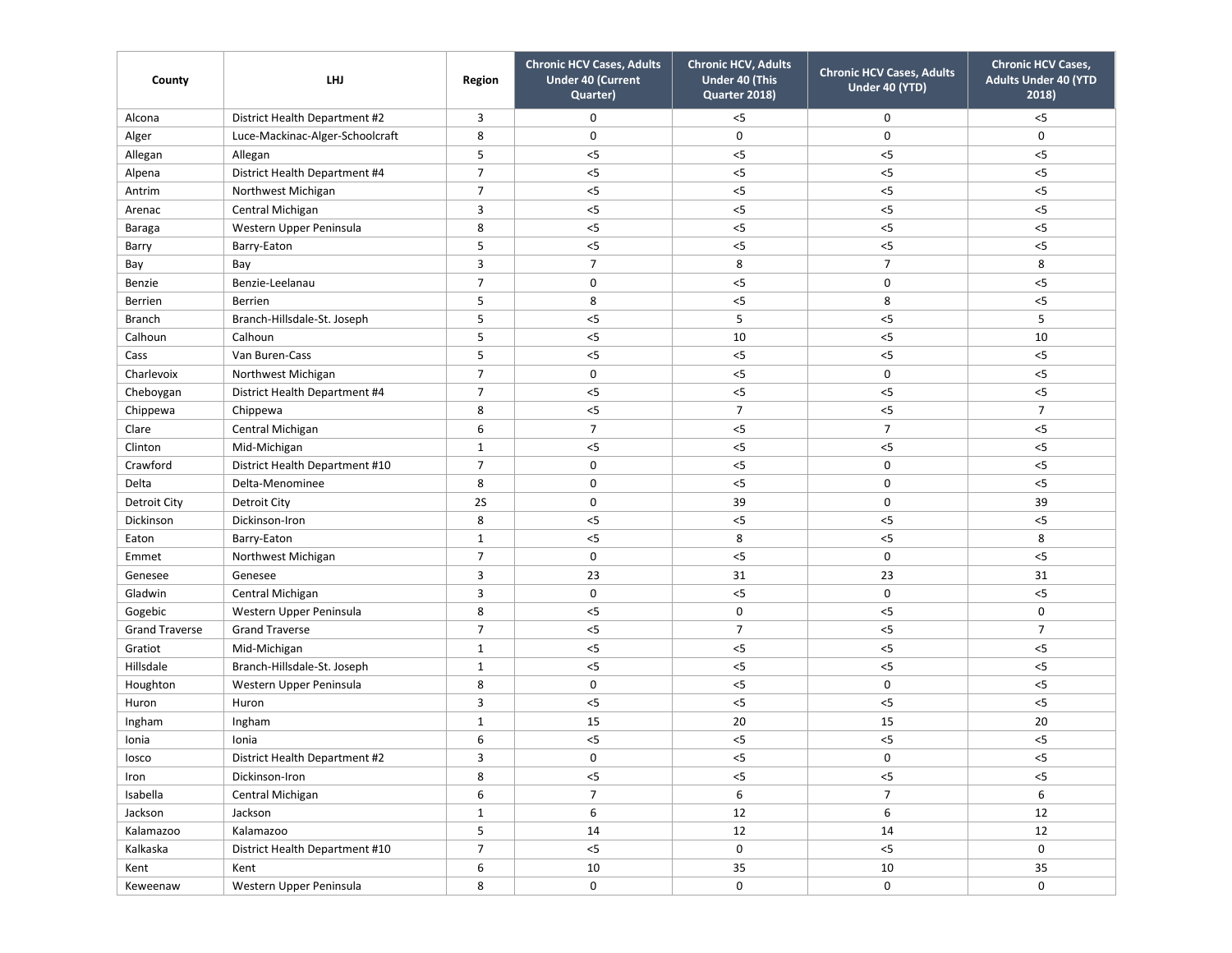| County           | LHJ                                | Region         | <b>Chronic HCV Cases, Adults</b><br><b>Under 40 (Current</b><br>Quarter) | <b>Chronic HCV, Adults</b><br>Under 40 (This<br>Quarter 2018) | <b>Chronic HCV Cases, Adults</b><br>Under 40 (YTD) | <b>Chronic HCV Cases,</b><br><b>Adults Under 40 (YTD</b><br>2018) |
|------------------|------------------------------------|----------------|--------------------------------------------------------------------------|---------------------------------------------------------------|----------------------------------------------------|-------------------------------------------------------------------|
| Lake             | District Health Department #10     | 6              | $\mathbf 0$                                                              | < 5                                                           | $\mathbf 0$                                        | $<$ 5                                                             |
| Lapeer           | Lapeer                             | 3              | $<$ 5                                                                    | $\overline{7}$                                                | $<$ 5                                              | $\overline{7}$                                                    |
| Leelanau         | Benzie-Leelanau                    | $\overline{7}$ | $\mathbf 0$                                                              | 0                                                             | $\mathbf 0$                                        | 0                                                                 |
| Lenawee          | Lenawee                            | $\mathbf{1}$   | $<$ 5                                                                    | 8                                                             | $<$ 5                                              | 8                                                                 |
| Livingston       | Livingston                         | $\mathbf{1}$   | 9                                                                        | 6                                                             | 9                                                  | 6                                                                 |
| Luce             | Luce-Mackinac-Alger-Schoolcraft    | 8              | $\mathbf 0$                                                              | 0                                                             | $\mathbf 0$                                        | 0                                                                 |
| Mackinac         | Luce-Mackinac-Alger-Schoolcraft    | 8              | $<$ 5                                                                    | 0                                                             | $<$ 5                                              | 0                                                                 |
| Macomb           | Macomb                             | 2N             | 34                                                                       | 66                                                            | 34                                                 | 66                                                                |
| Manistee         | District Health Department #10     | $\overline{7}$ | 5                                                                        | 0                                                             | 5                                                  | 0                                                                 |
| Marquette        | Marquette                          | 8              | 9                                                                        | $\overline{7}$                                                | 9                                                  | $\overline{7}$                                                    |
| Mason            | District Health Department #10     | 6              | $<$ 5                                                                    | 6                                                             | $<$ 5                                              | 6                                                                 |
| Mecosta          | District Health Department #10     | 6              | $\mathbf 0$                                                              | $<$ 5                                                         | $\mathbf 0$                                        | $<$ 5                                                             |
| Menominee        | Delta-Menominee                    | 8              | $\mathbf 0$                                                              | $<$ 5                                                         | 0                                                  | $< 5$                                                             |
| Midland          | Midland                            | 3              | 5                                                                        | 5                                                             | 5                                                  | 5                                                                 |
| Missaukee        | District Health Department #10     | $\overline{7}$ | $\mathbf 0$                                                              | $< 5$                                                         | 0                                                  | $<$ 5                                                             |
| Monroe           | Monroe                             | 2S             | 10                                                                       | 9                                                             | 10                                                 | 9                                                                 |
| Montcalm         | Mid-Michigan                       | 6              | $<$ 5                                                                    | 6                                                             | $<$ 5                                              | 6                                                                 |
| Montmorency      | District Health Department #4      | 7              | $<$ 5                                                                    | 0                                                             | $<$ 5                                              | 0                                                                 |
| Muskegon         | Muskegon                           | 6              | 9                                                                        | 14                                                            | 9                                                  | 14                                                                |
| Newaygo          | District Health Department #10     | 6              | $<$ 5                                                                    | $<$ 5                                                         | $<$ 5                                              | $< 5$                                                             |
| Oakland          | Oakland                            | 2N             | 46                                                                       | 37                                                            | 46                                                 | 37                                                                |
| Oceana           | District Health Department #10     | 6              | $<$ 5                                                                    | $<$ 5                                                         | $< 5$                                              | $<$ 5                                                             |
| Ogemaw           | District Health Department #2      | 3              | 0                                                                        | $<$ 5                                                         | $\mathbf 0$                                        | $<$ 5                                                             |
| Ontonagon        | Western Upper Peninsula            | 8              | $<$ 5                                                                    | 0                                                             | $<$ 5                                              | 0                                                                 |
| Osceola          | Central Michigan                   | 6              | $<$ 5                                                                    | $<$ 5                                                         | $<$ 5                                              | $<$ 5                                                             |
| Oscoda           | District Health Department #2      | 3              | $<$ 5                                                                    | $<$ 5                                                         | $< 5$                                              | $< 5$                                                             |
| Otsego           | Northwest Michigan                 | $\overline{7}$ | $<$ 5                                                                    | $<$ 5                                                         | $<$ 5                                              | $<$ 5                                                             |
| Ottawa           | Ottawa                             | 6              | $<$ 5                                                                    | 6                                                             | $<$ 5                                              | 6                                                                 |
| Presque Isle     | District Health Department #4      | $\overline{7}$ | $<$ 5                                                                    | $<$ 5                                                         | $<$ 5                                              | $<$ 5                                                             |
| Roscommon        | Central Michigan                   | 7              | $<$ 5                                                                    | $<$ 5                                                         | $< 5$                                              | $<$ 5                                                             |
| Saginaw          | Saginaw                            | 3              | 9                                                                        | 21                                                            | 9                                                  | 21                                                                |
| St Clair         | St Clair                           | 2N             | 11                                                                       | 10                                                            | 11                                                 | 10                                                                |
| St Joseph        | Branch-Hillsdale-St. Joseph        | 5              | $<$ 5                                                                    | 5                                                             | $< 5$                                              | 5                                                                 |
| Sanilac          | Sanilac                            | 3              | 5                                                                        | $<$ 5                                                         | 5                                                  | $< 5$                                                             |
| Schoolcraft      | Luce-Mackinac-Alger-Schoolcraft    | 8              | $\mathbf 0$                                                              | 0                                                             | $\mathbf 0$                                        | 0                                                                 |
| Shiawassee       | Shiawassee                         | 1              | 0                                                                        | 8                                                             | 0                                                  | 8                                                                 |
| Tuscola          | Tuscola                            | 3              | $<$ 5                                                                    | $<$ 5                                                         | $<$ 5                                              | $<$ 5                                                             |
| Van Buren        | Van Buren-Cass                     | 5              | $< 5$                                                                    | $< 5$                                                         | $< 5$                                              | $<$ 5                                                             |
| Washtenaw        | Washtenaw                          | 2S             | 0                                                                        | 11                                                            | 0                                                  | 11                                                                |
| Wayne            | Wayne                              | 2S             | 32                                                                       | 67                                                            | 32                                                 | 67                                                                |
| Wexford          | District Health Department #10     | $\overline{7}$ | $< 5$                                                                    | $< 5$                                                         | $< 5$                                              | $<$ 5                                                             |
| MDOC             | Michigan Department of Corrections | <b>MDOC</b>    | 6                                                                        | 86                                                            | 6                                                  | 86                                                                |
| <b>STATEWIDE</b> |                                    |                | 368                                                                      | 671                                                           | 368                                                | 671                                                               |